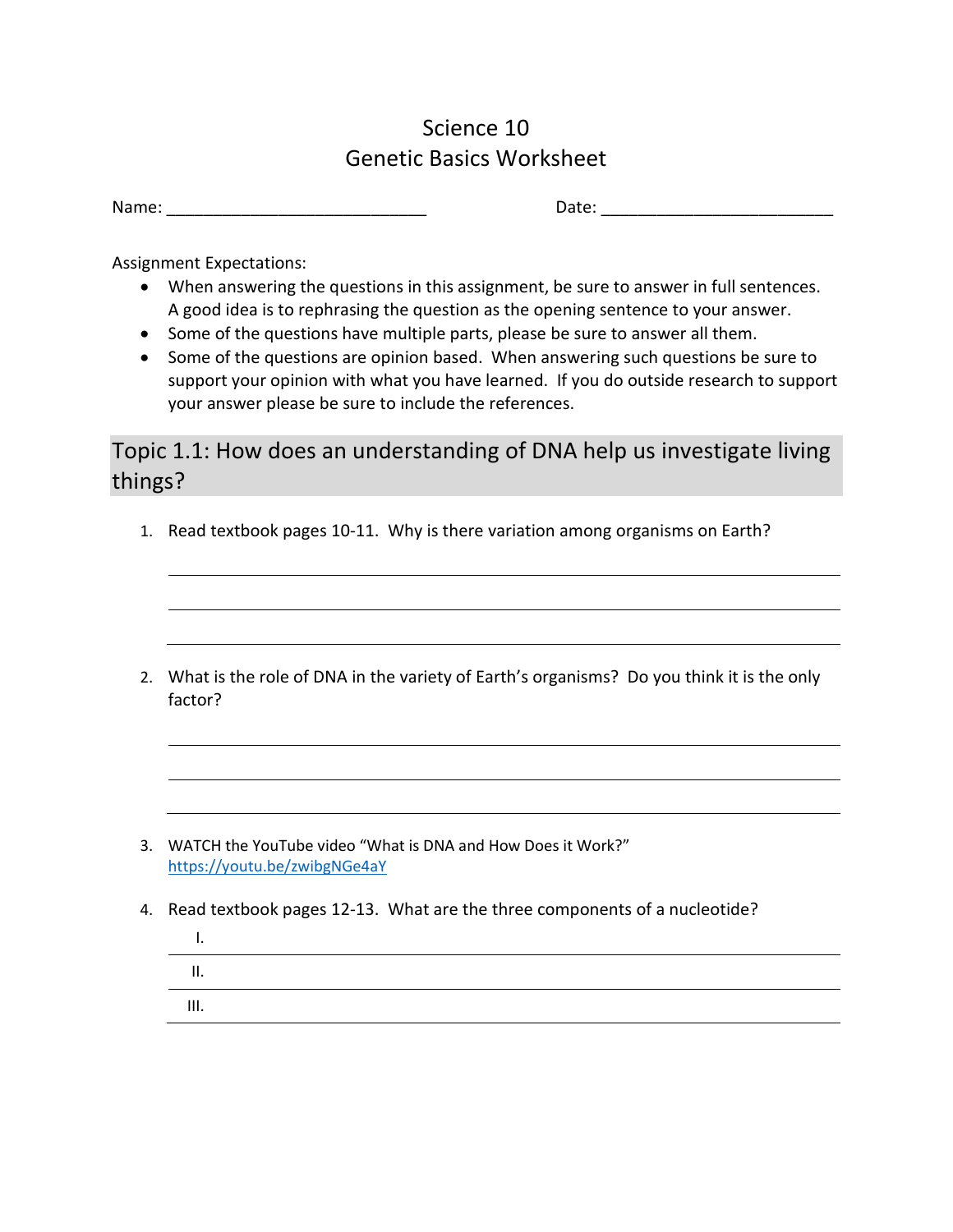5. What are the four nitrogenous bases in DNA?

|    | Ι.                                                                                                                                |
|----|-----------------------------------------------------------------------------------------------------------------------------------|
|    | П.                                                                                                                                |
|    | III.                                                                                                                              |
|    | IV.                                                                                                                               |
| 6. | Of the four nitrogenous bases in DNA, which are the complementary bases?                                                          |
|    | Τ.                                                                                                                                |
|    | ΙΙ.                                                                                                                               |
| 7. | What is the function of DNA?                                                                                                      |
|    |                                                                                                                                   |
|    | 8. STOP HERE AND COMPLETE THE <u>"MAKING A MODEL OF DNA" ASSIGNMENT</u>                                                           |
|    | 9. WATCH the YouTube video "What is a Chromosome?" https://youtu.be/lePMXxQ-KWY                                                   |
|    | 10. Read textbook pages 14-15. How many chromosomes do somatic cells have? _______                                                |
|    | 11. What are the sex chromosomes called? _________ and ___________                                                                |
|    | 12. A genetic female has two _________ sex chromosomes. While a genetic male has an ___<br>and __________ set of sex chromosomes. |
|    | 13. Describe the relationships among chromatin, a chromosome, DNA and a gene.                                                     |
|    |                                                                                                                                   |
|    |                                                                                                                                   |
|    |                                                                                                                                   |
|    |                                                                                                                                   |
|    |                                                                                                                                   |
|    |                                                                                                                                   |
|    |                                                                                                                                   |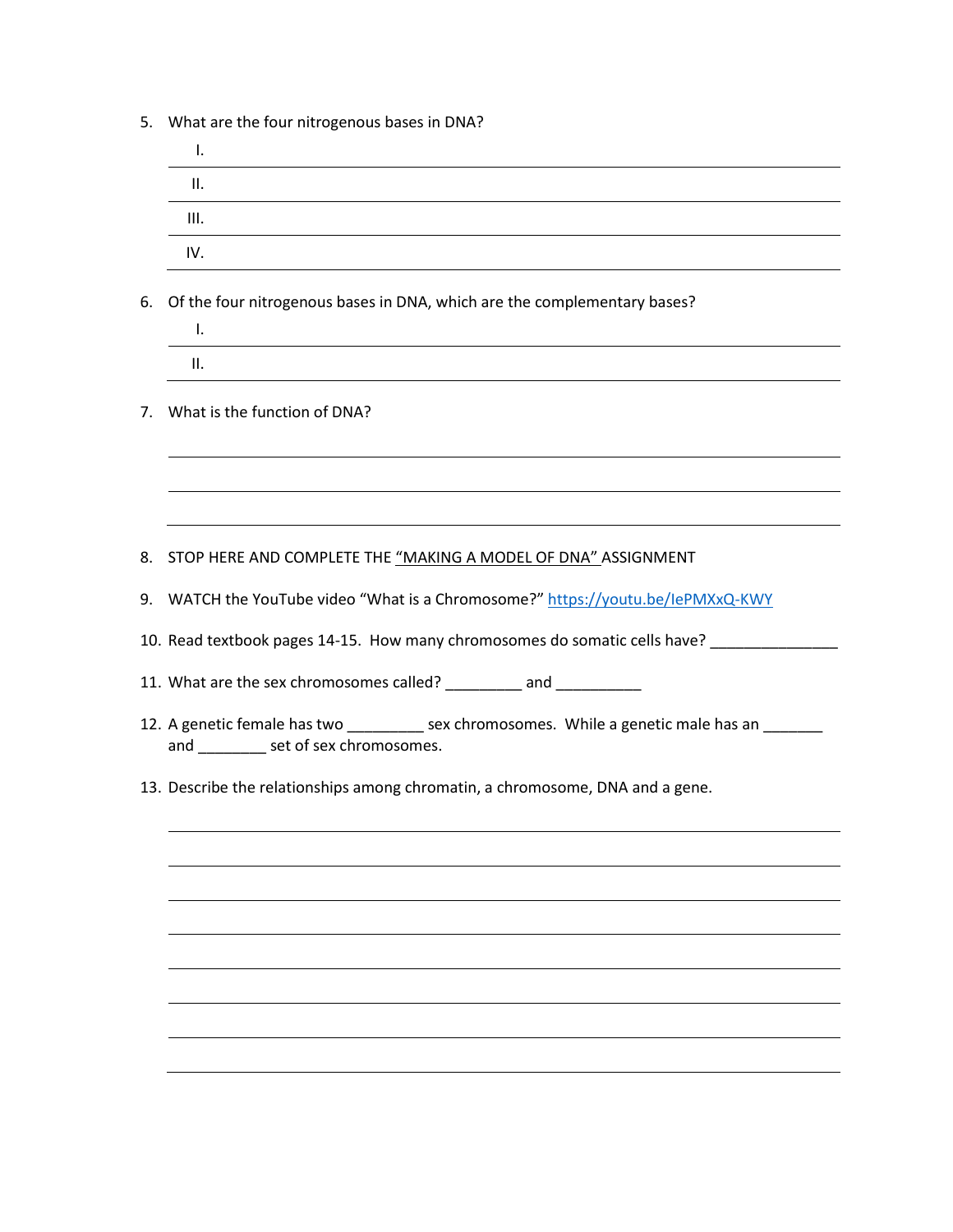- 14. Read textbook page 16. Explain how the structure of DNA is related to how genetic materials is passed from one generation to the next.
- 15. Read textbook pages 17-18. This is a refresh of your substantial assignment. 16. Read textbook page 19. Use the Internet to research the answer to the following questions. Be sure to list the website link (ie. resource) that you got your answer from. a. Who owns and controls genetic information? Resource: b. How will the genetic information of individuals be used, and by whom? Resource: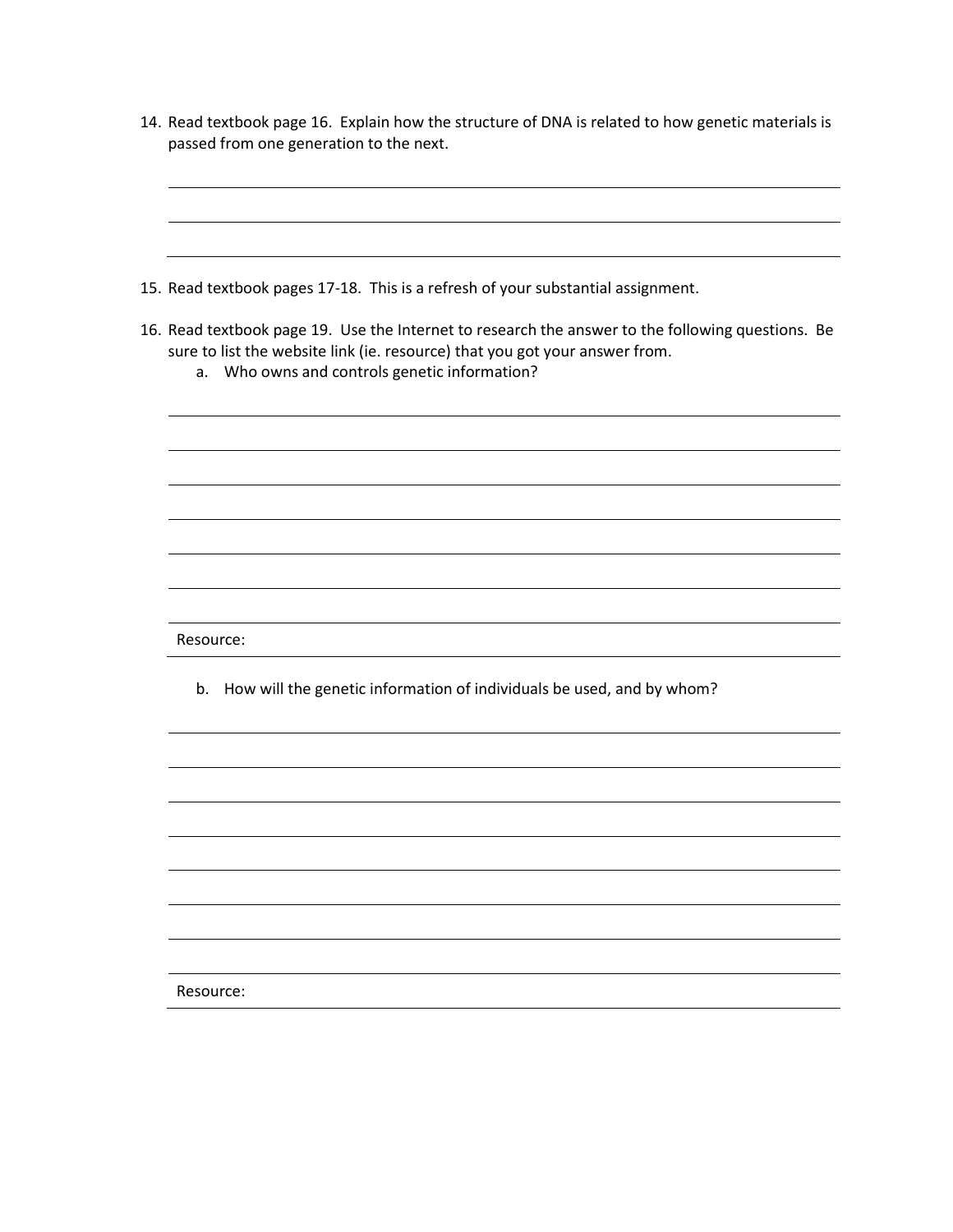- 17. WATCH the YouTube video Top 10 Foods That Originally Looked Totally Different <https://youtu.be/M5Qly-VQfbo>
- 18. Read textbook page 20. Use this website to help you answer the following question <http://www.twinsistersnursery.com/>
	- a. How does the Twin Sisters Native Plants Nursery at Mobery Lake, balance sustainability and economics in their approach to renewing and restoring areas damaged by human activity?

Additional Resources: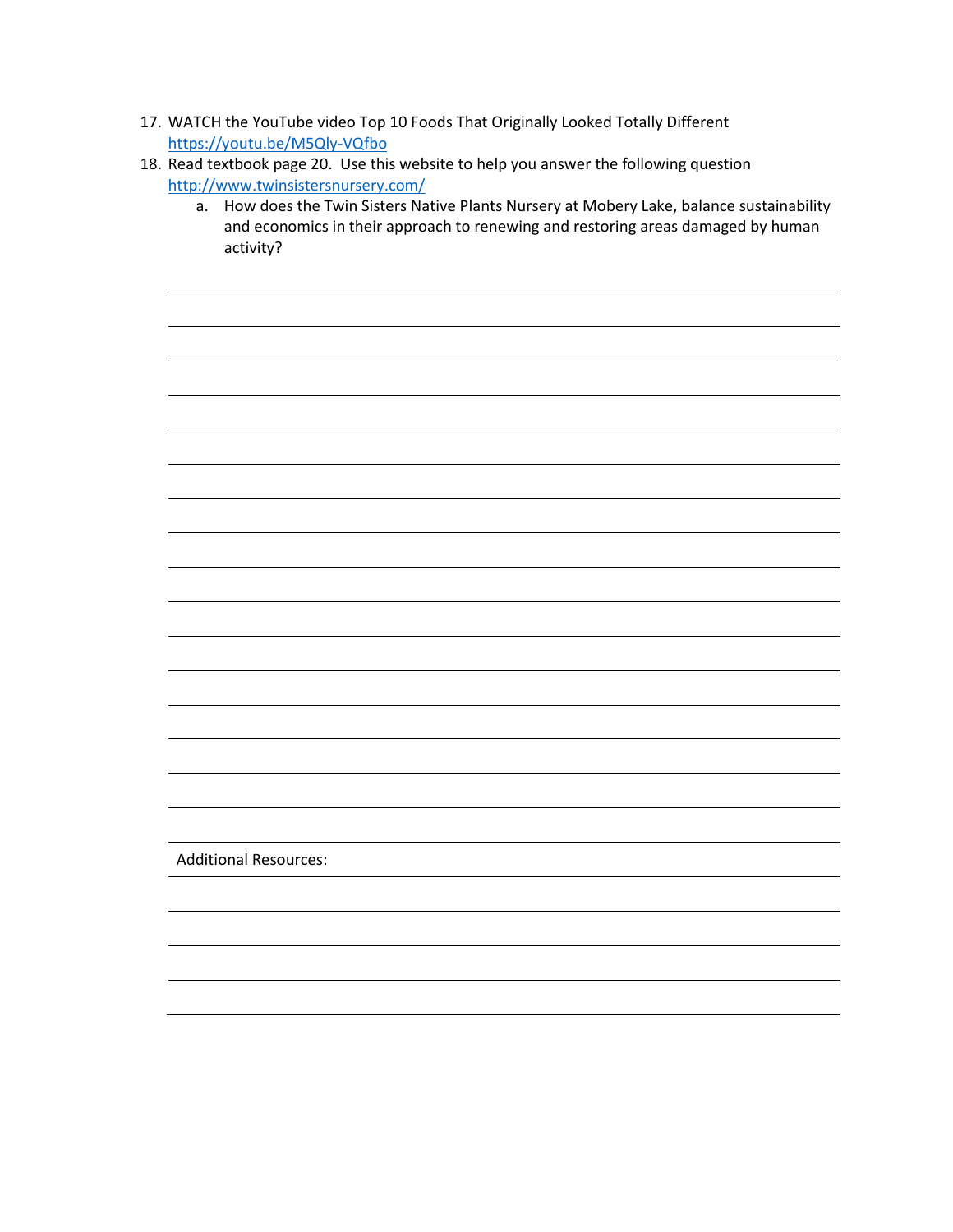## Topic 1.2: How is hereditary information passed from one generation to the next?

- 19. WATCH Youtube video "How Mendel's pea plants helped us understand genetics" <https://youtu.be/Mehz7tCxjSE>
- 20. Read textbook pages 26-27. In Figure 1.10 why are all the  $F_1$  flowers purple?

21. Read textbook pages 28-29. Define **phenotype**:

22. Define **genotype**:

- 23. WATCH the video "Things You May Not Know About DNA" <https://learn.genetics.utah.edu/content/basics/dnathings>
- 24. Take a moment now to write a definition of genetics in YOUR OWN WORDS.

- 25. Read textbook pages 31-32.
- 26. STOP HERE AND COMPLETE THE "MENDILIAN GENETICS WORKSHEET" [https://in01001403.schoolwires.net/cms/lib/IN01001403/Centricity/Domain/299/punnett%20s](https://in01001403.schoolwires.net/cms/lib/IN01001403/Centricity/Domain/299/punnett%20square%20worksheet.doc) [quare%20worksheet.doc](https://in01001403.schoolwires.net/cms/lib/IN01001403/Centricity/Domain/299/punnett%20square%20worksheet.doc)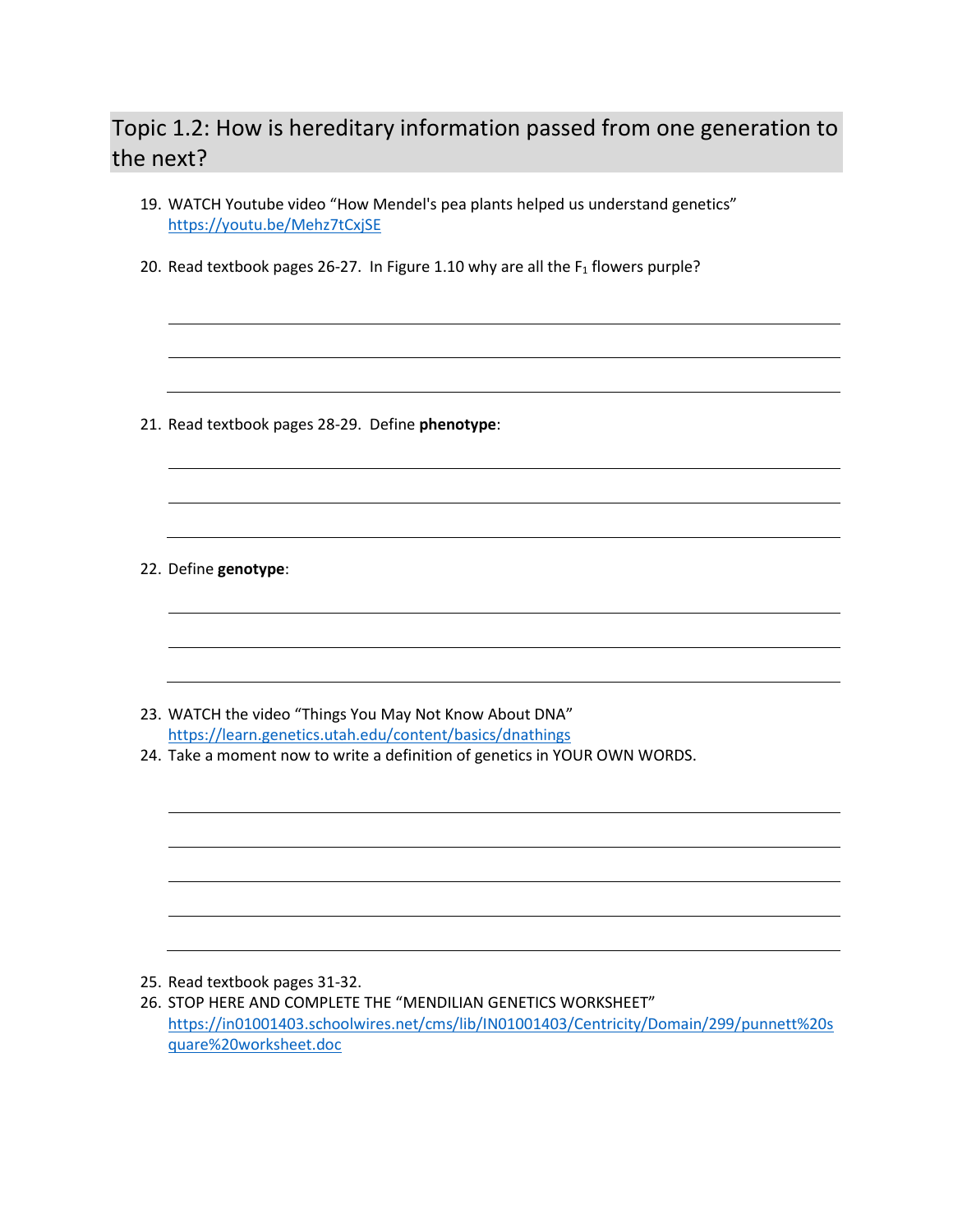27. Read textbook pages 33-34. Hypothesize why the frequency of the sickle cell allele is much higher in Africa than in other areas of the world.

28. Read textbook page 35. What is the difference between incomplete dominance and codominance? 29. A plant that produces white flowers is crossed with a plant that produces purple flowers. Describe the phenotype of the offspring if the inheritance pattern for flower colour is: a. Incomplete dominance b. Codominance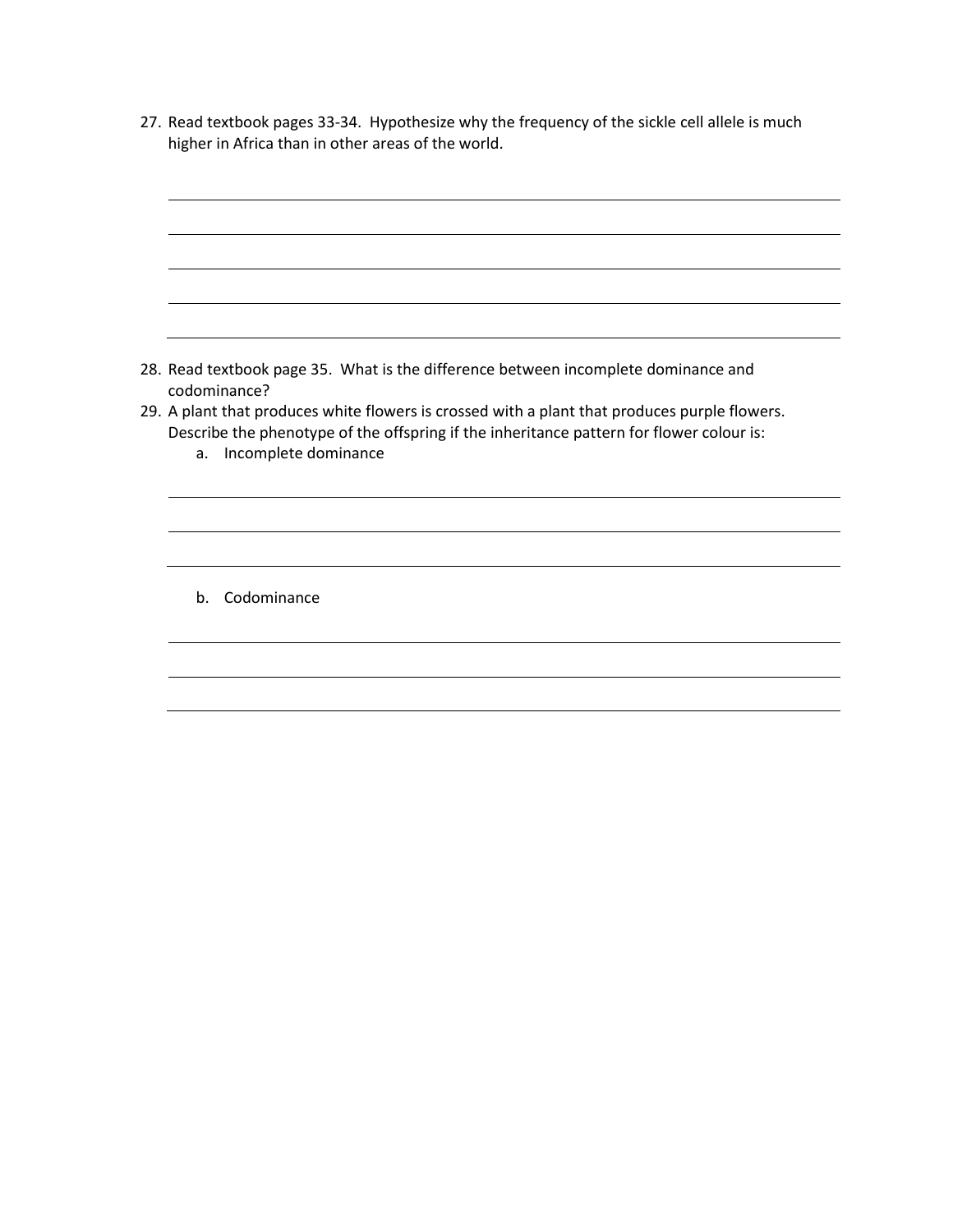- 30. Read textbook page 36. Read textbook page 37. Use the pedigree chart on page 37 to answer the following questions.
	- a. Use a Punnett square to determine whether Alice (the daughter of Leopold, Duke of Albany) had hemophilia, was a carrier, or did not have the illness. (Hint: What is Alice's genotype?)

Alice, the daughter of Leopold Duke of Albany, …..

b. If Alice had a son with hemophilia, would that change or confirm your decision? Explain why. (Assume the father did not have hemophilia).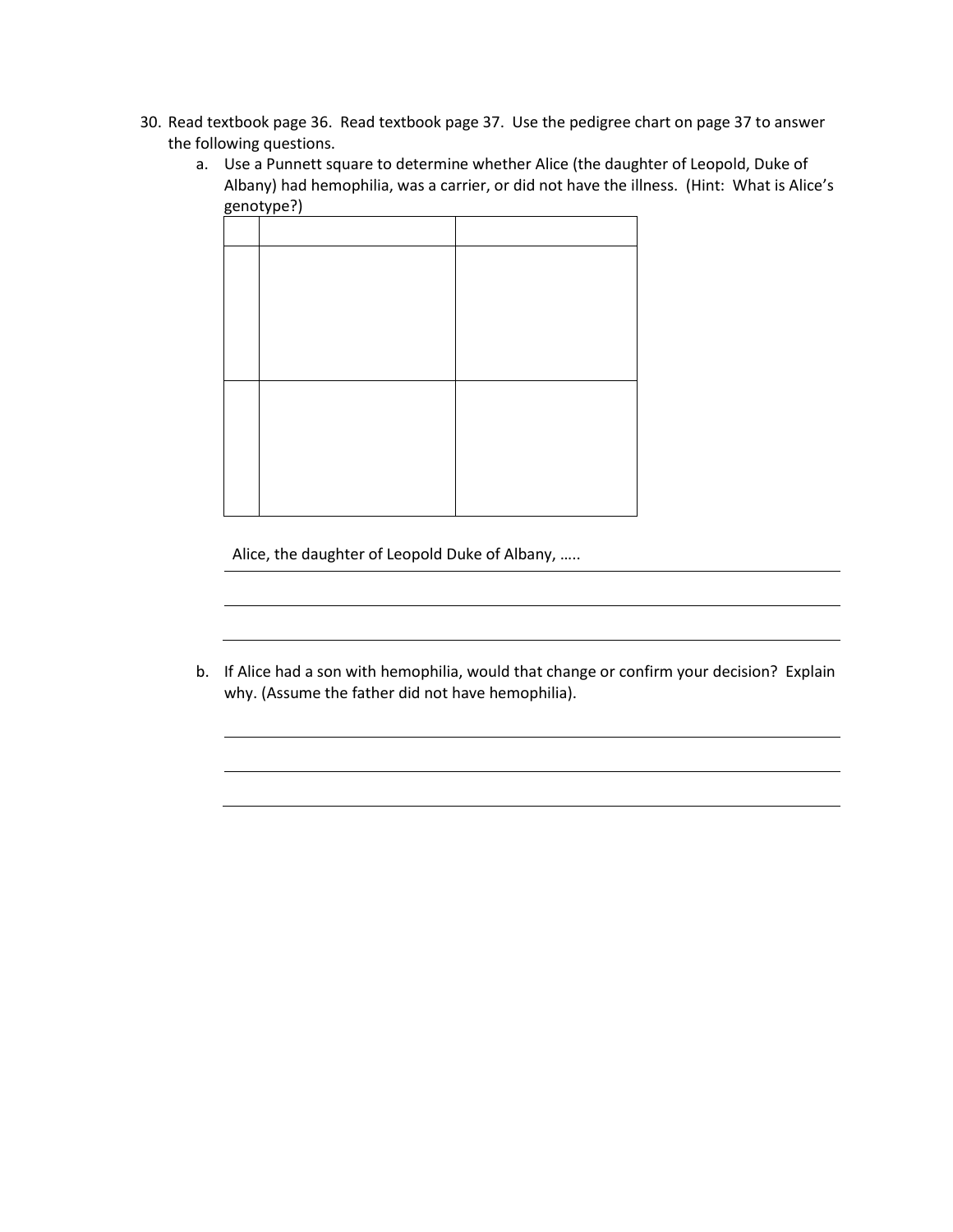## Topic 1.3: How can natural and artificial selection influence changes in populations?

31. Read textbook pages 46. What is mutation? Are all mutations harmful? Explain

32. Read textbook page 47. What are the advantages of genetic mutations?

33. Read textbook page 48-49. Why does genetic variation make it possible for changes in populations to occur through natural selection? Explain your answer.

34. Using the example shown in in Figure 1.23, list the steps by which natural selection favours a population of plants to grow in a shady environment.

- 35. WATCH the YouTube video "Evolution by Natural Selection" <https://youtu.be/s64Y8sVYfFY>
- 36. Read textbook pages 50-51. Use Figure 1.25 to answer the following questions about the 14 species of finches on the Galapagos Islands.
	- a. What is the major physical difference among the species illustrated?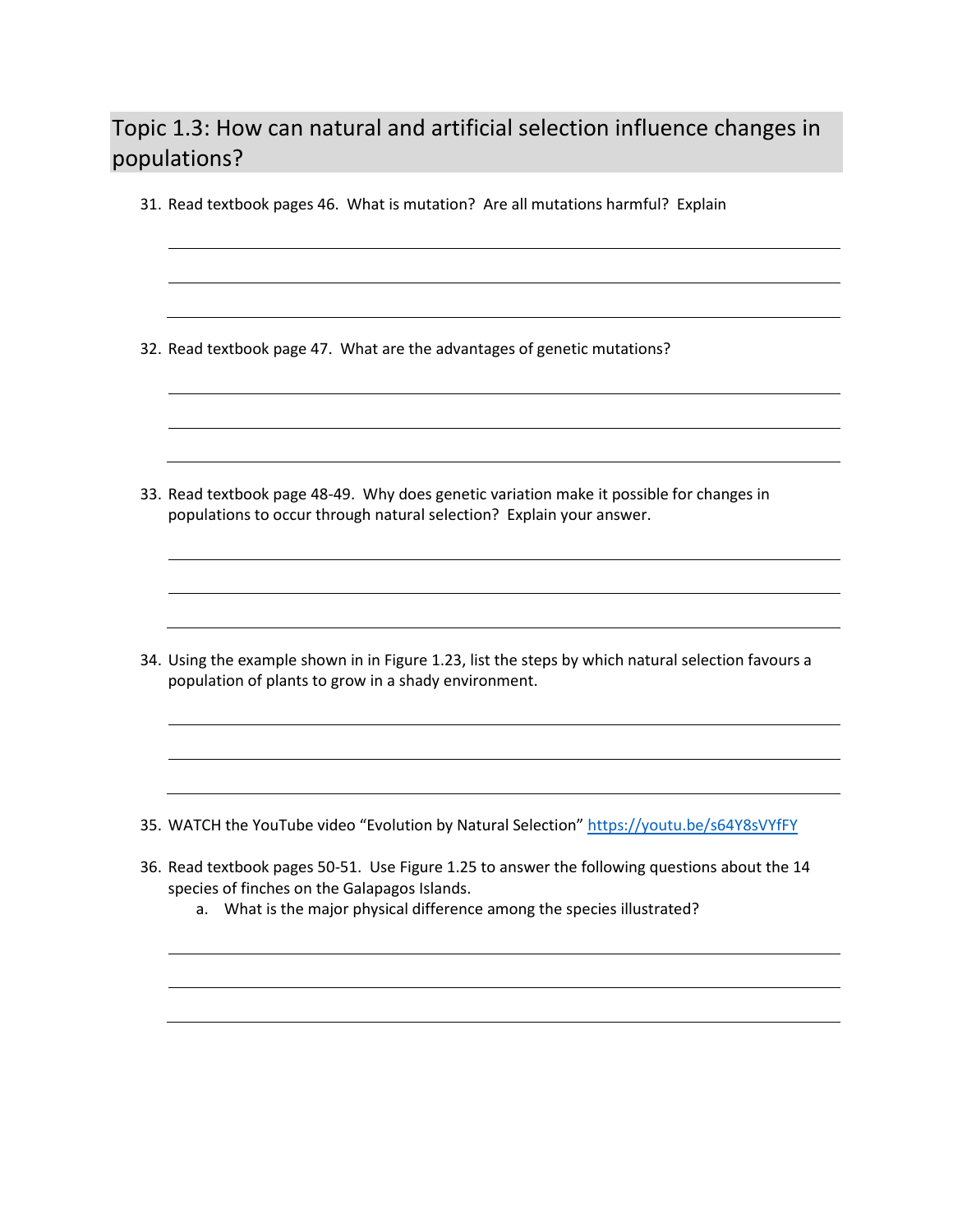b. Form a hypothesis that might explain the difference between the large tree finch and the cactus finch.

c. Ground finches that depend primarily on seeds as a source of food mostly live on solidified lava beds. How can you explain the differences in beak size and shape among the different types of ground finches? d. How can you explain the differences in beak size and shape among the different types of tree finches? 37. Read textbook page 52-53. What is adaptive radiation? 38. Explain why it would have been possible for an ancestral finch species, having arrived on one of the Galapagos Islands, to have diversified and evolved into other species over time.

39. How is extinction related to selective pressure?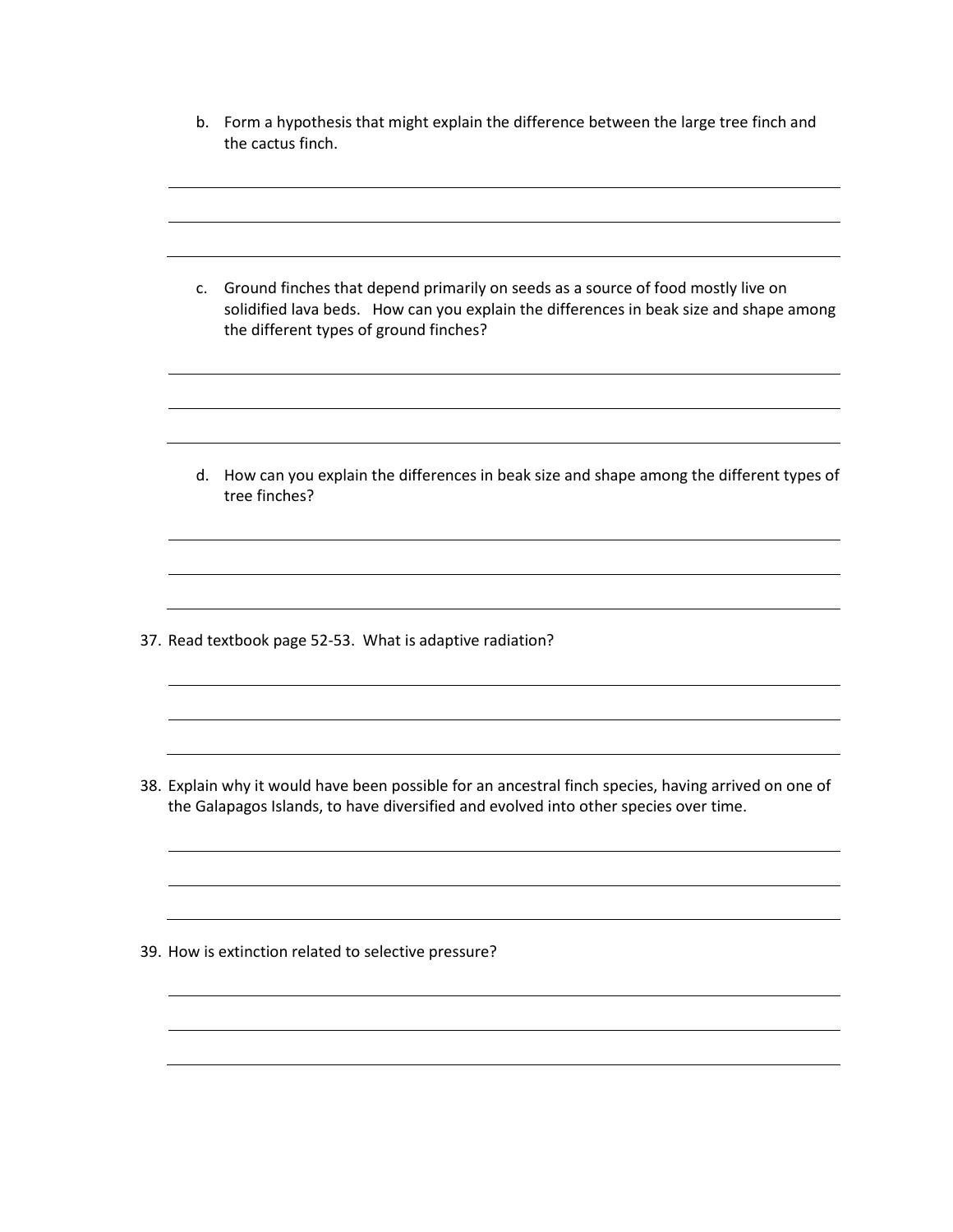|  |  | 40. Read textbook page 54. What is a mutagen? |  |  |  |
|--|--|-----------------------------------------------|--|--|--|
|--|--|-----------------------------------------------|--|--|--|

41. Explain how mutagens and the production of proteins are related.

42. Read textbook pages 55-57. What is artificial selection?

43. What are some benefits and risks associated with artificial selection of agricultural crops?